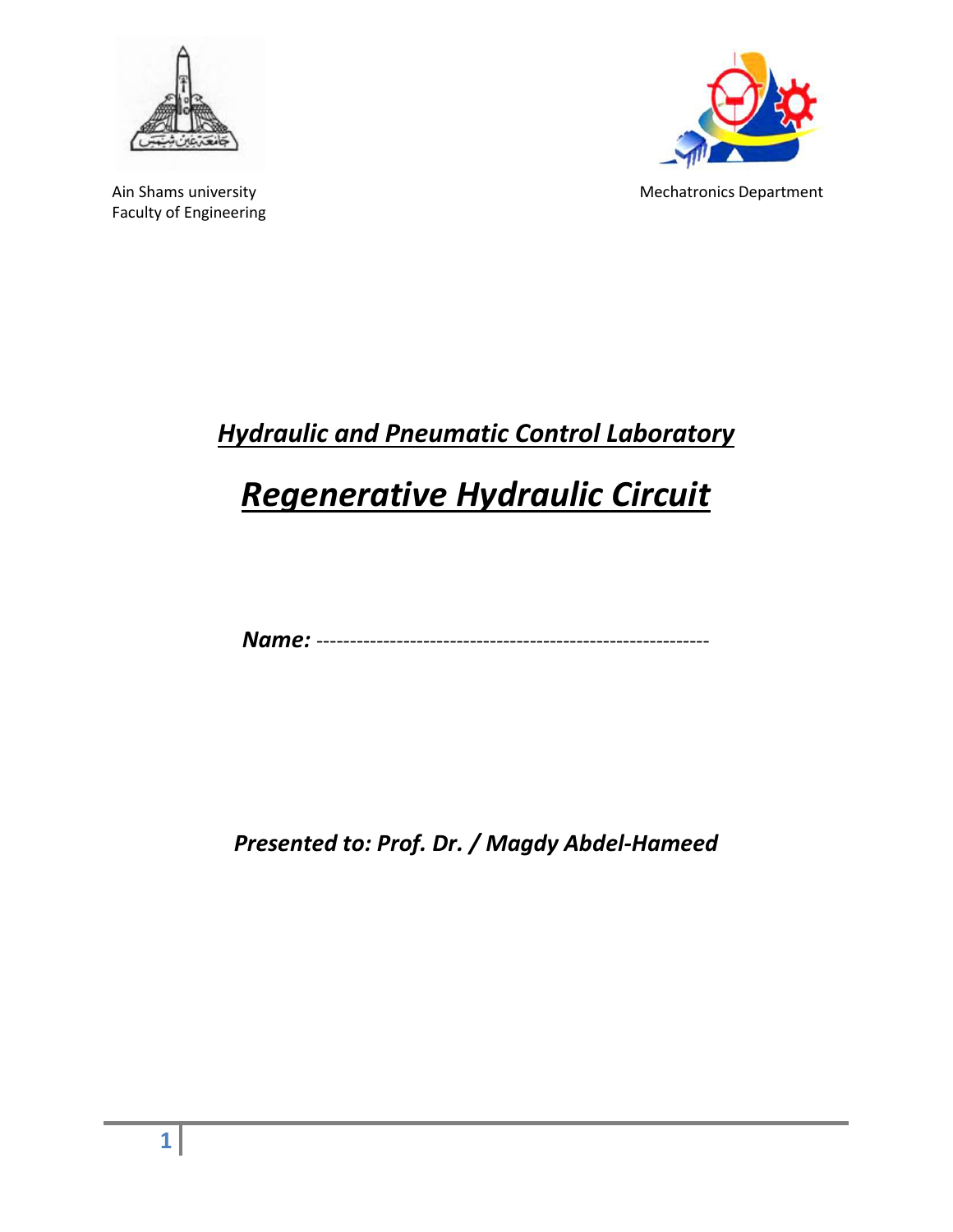



Ain Shams university Mechatronics Department

#### **1. Objective**

- Get familiar with the regeneration concept.
- Practice the hydraulic circuits building.
- Understand the cylinder forces equilibrium.
- Understand the relation between the cylinder velocity and the flow-rate supplied by the pump.
- To increase the Speed of the Cylinder during extension without increase the pump flow rate output

### **2. Hydraulic Components used**



#### **3. Description**

The term regeneration can be applied to any system that diverts all or part of its output and adds it to its input to enhance some aspect of its performance in hydraulic cylinder. Regeneration means that the fluid flowing out of the rod end of the cylinder during extension is returned to the inlet side of the cylinder in order to increase the extension velocity. This concept allows the extension speed to be increased significantly without increasing the pump flow output. This means that regeneration circuits save money because a smaller pump, motor, and tank can produce the desired cycle time. It also means that the circuit costs less to operate over the life of the machine. As shown in Fig.1.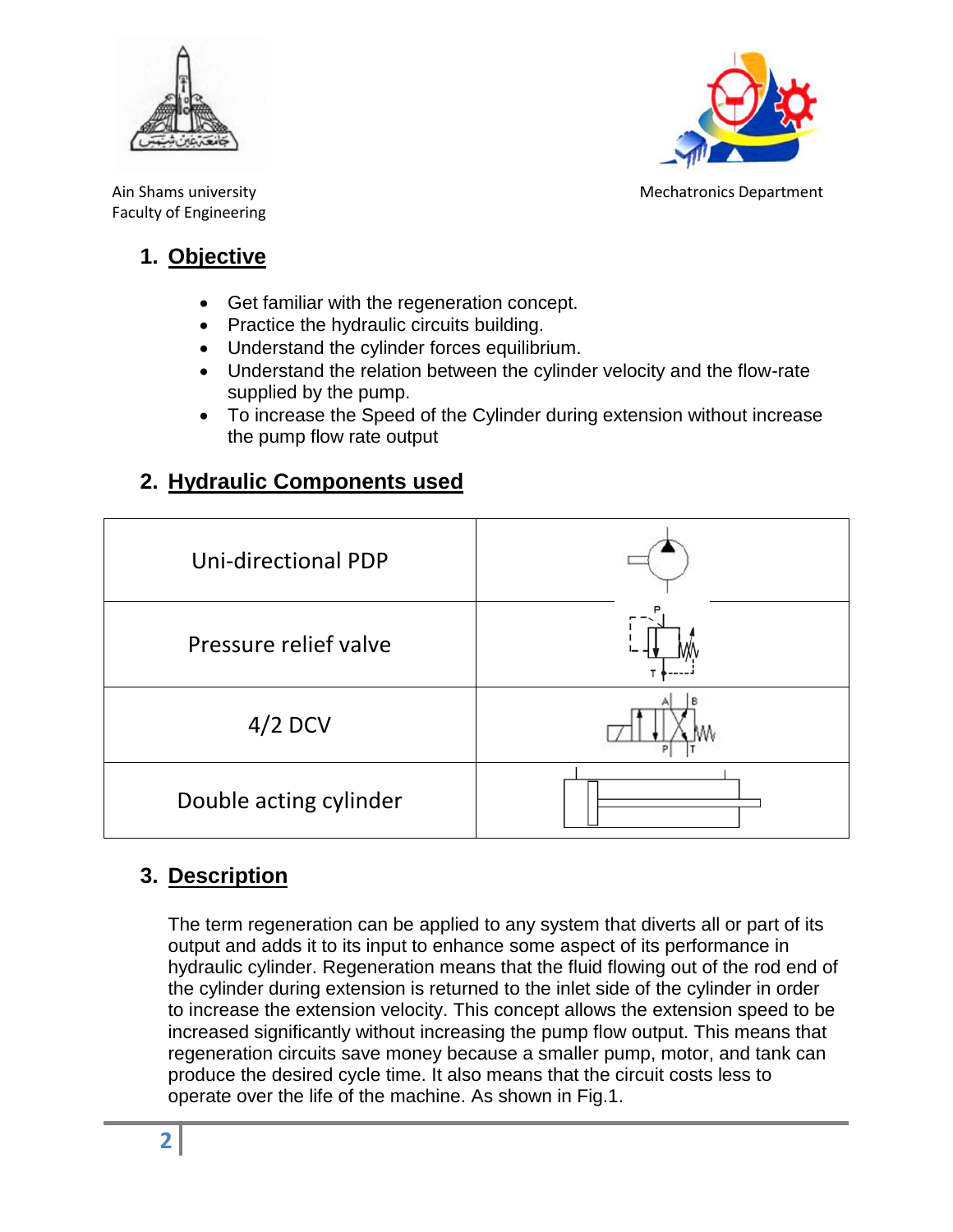



Ain Shams university and the matrix of the Mechatronics Department



Fig.1. Regeneration Circuit

A regeneration circuit can be used in the Hydraulic Shaper M/Cs where the return stroke is need to be faster than the cutting stroke, in order to save machining time of the w/p where the return stroke doesn't perform any cutting process so it's needed return faster as shown in Fig.2.



Fig. 2 Hydraulic Shaper M/C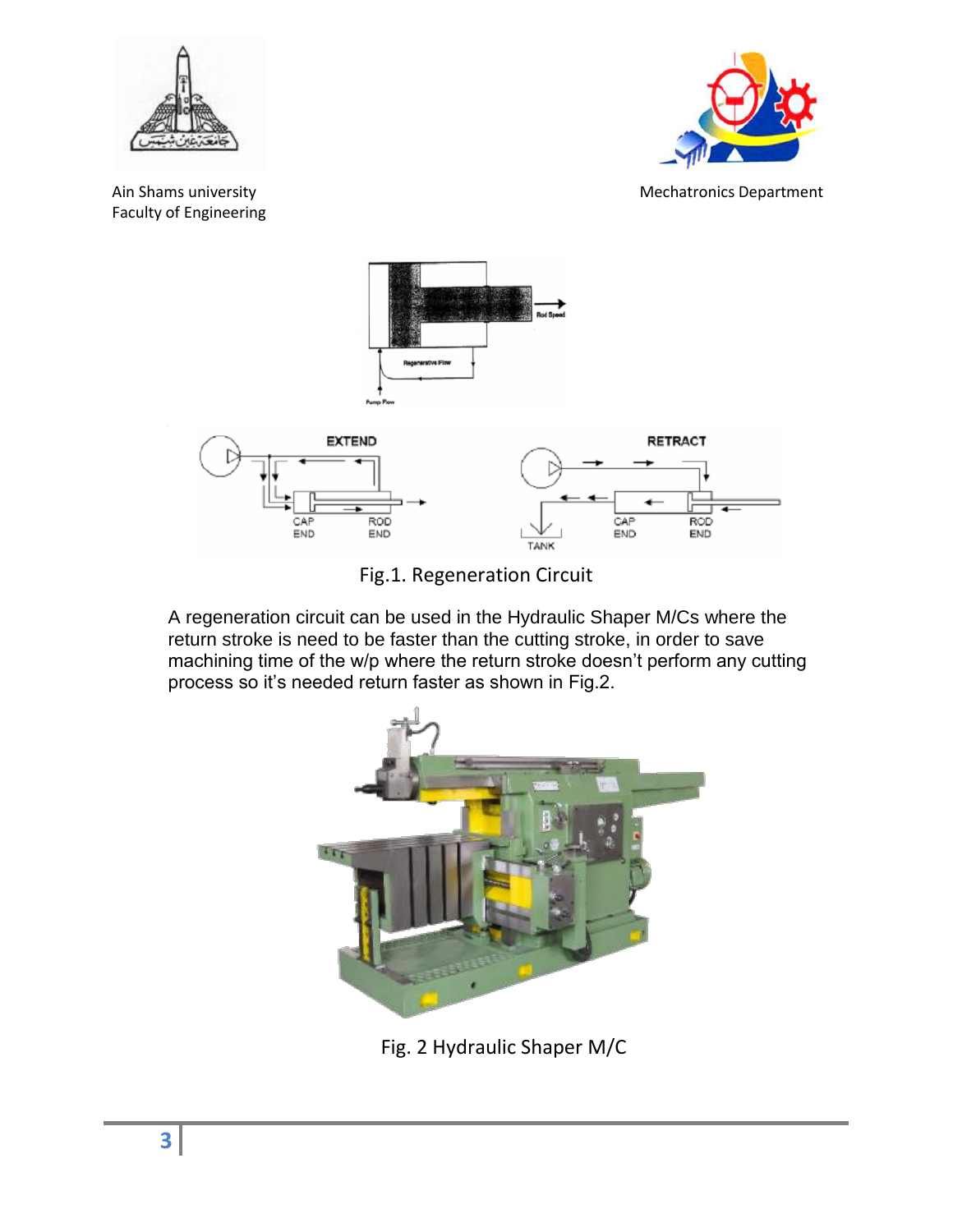



Ain Shams university **Mechatronics** Department Faculty of Engineering

## **4. Design of hydraulic circuit**



#### *Givens:*

 $D = 25$ mm.

 $d = 18$ mm.

 $Q = 2$  l/min.

 $P =$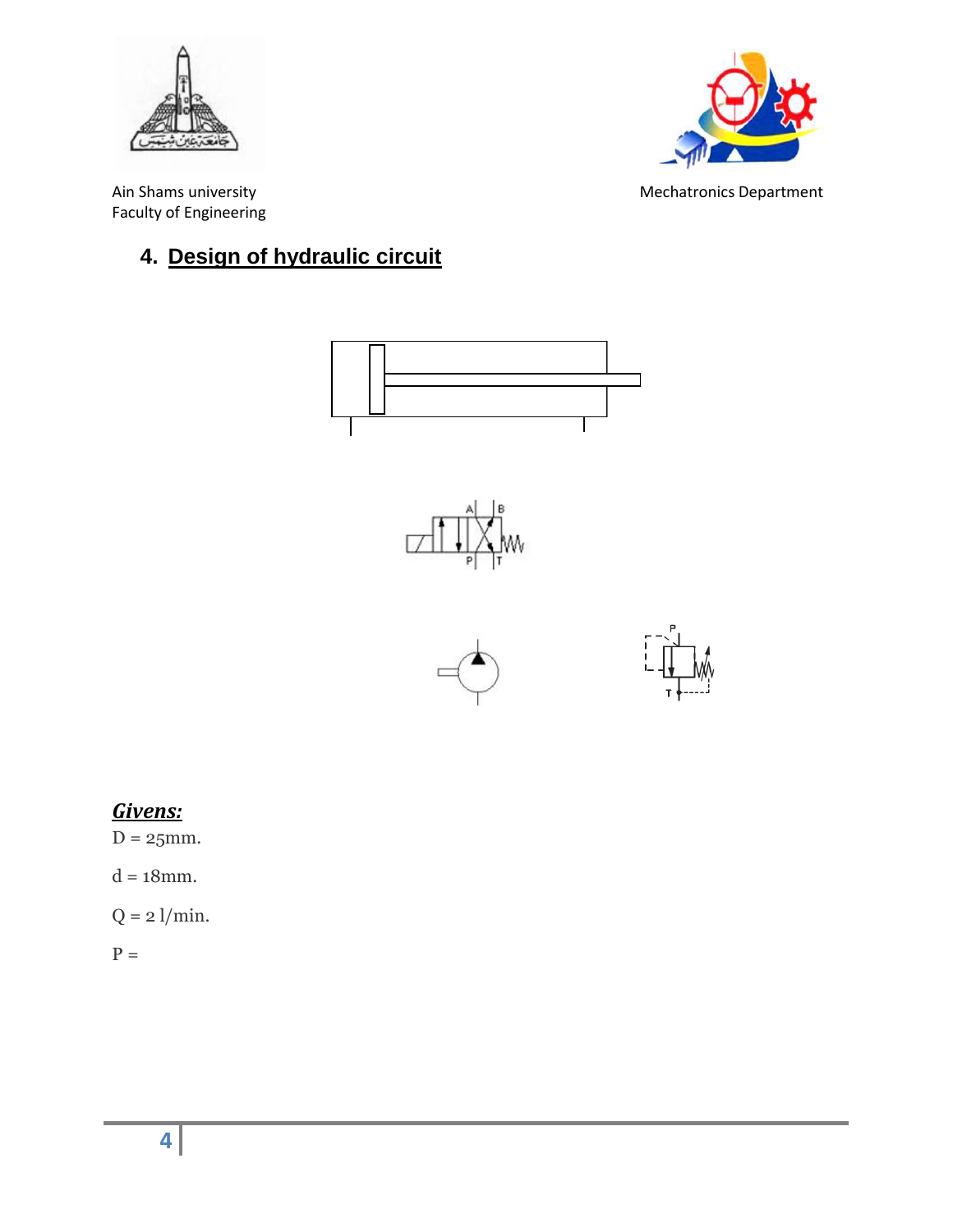



Ain Shams university **Faculty of Engineering**  **Mechatronics Department** 

#### 4. Discussion

1. Describe the mode of operation of the circuit

2. Estimate the rules of the advanced and return-stroke speeds and the loadcarrying capacity during extension and retraction?

3. Estimate V<sub>cyl extension</sub>, V<sub>cyl retraction</sub>, Thrust <sub>Extraction</sub>, Thrust Retraction.